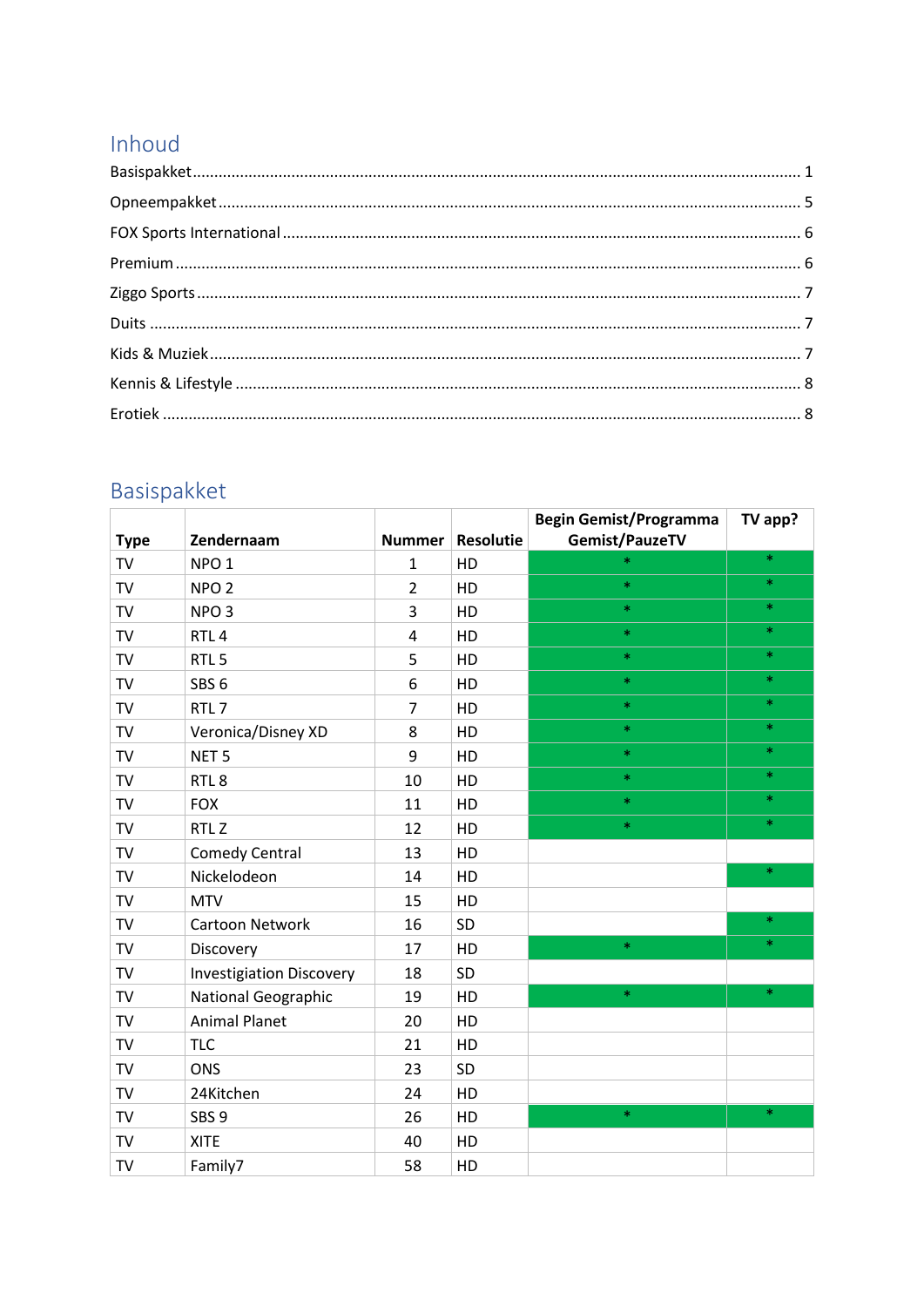|             |                             |               |                  | <b>Begin Gemist/Programma</b> | TV app? |
|-------------|-----------------------------|---------------|------------------|-------------------------------|---------|
| <b>Type</b> | Zendernaam                  | <b>Nummer</b> | <b>Resolutie</b> | Gemist/PauzeTV                |         |
| TV          | <b>BBC</b> Entertainment    | 59            | SD               |                               |         |
| TV          | TV West                     | 101           | HD               |                               |         |
| TV          | TV Rijnmond                 | 102           | HD               |                               |         |
| TV          | TV Noord-Holland            | 103           | HD               |                               |         |
| TV          | Omroep Brabant              | 104           | HD               |                               |         |
| TV          | <b>Omroep Gelderland</b>    | 105           | HD               |                               |         |
| TV          | <b>TV Utrecht</b>           | 106           | HD               |                               |         |
| TV          | <b>RTV Oost</b>             | 107           | HD               |                               |         |
| TV          | L1 TV                       | 108           | HD               |                               |         |
| TV          | Omrop Fryslân               | 109           | HD               |                               |         |
| TV          | <b>TV Noord</b>             | 110           | HD               |                               |         |
| TV          | <b>TV Drenthe</b>           | 111           | HD               |                               |         |
| TV          | Omroep Flevoland            | 112           | HD               |                               |         |
| TV          | Omroep Zeeland              | 113           | HD               |                               |         |
| TV          | TV Enschede FM              | 120           | SD               |                               |         |
| TV          | 1Twente                     | 121           | SD               |                               |         |
| TV          | <b>RTV Noordoost Twente</b> | 122           | <b>SD</b>        |                               |         |
| TV          | Omroep Land van Cuijk       | 123           | SD               |                               |         |
| TV          | LEO TV                      | 130           | SD               |                               |         |
| TV          | Deventer RTV                | 140           | SD               |                               |         |
| TV          | RTV Arnhem                  | 150           | SD               |                               |         |
| TV          | Eén                         | 201           | HD               |                               | $\ast$  |
| TV          | Canvas                      | 202           | HD               |                               | $\ast$  |
| TV          | Ketnet                      | 203           | SD               |                               |         |
| TV          | <b>ARD</b>                  | 210           | HD               |                               | $\ast$  |
| TV          | <b>ZDF</b>                  | 211           | HD               |                               | $\ast$  |
| TV          | <b>RTL Television</b>       | 214           | HD               |                               | $\ast$  |
| TV          | <b>BBC First</b>            | 220           | HD               |                               |         |
| TV          | <b>BBC</b> One              | 221           | HD               |                               | $\ast$  |
| TV          | <b>BBC Two</b>              | 222           | HD               |                               |         |
| TV          | <b>BBC Four/CBeebies</b>    | 224           | <b>SD</b>        |                               |         |
| TV          | CBBC                        | 225           | SD               |                               |         |
| TV          | Arte                        | 231           | HD               |                               |         |
| TV          | Al Jazeera Arabic           | 270           | SD               |                               |         |
| TV          | Antena 3                    | 280           | SD               |                               |         |
| TV          | <b>TRT Türk</b>             | 290           | <b>SD</b>        |                               |         |
| TV          | <b>NPO Nieuws</b>           | 350           | SD               |                               |         |
| TV          | <b>CNN</b>                  | 352           | SD               |                               |         |
| TV          | <b>BBC World News</b>       | 353           | SD               |                               |         |
| TV          | Al Jazeera English          | 354           | SD               |                               |         |
| TV          | Euronews                    | 355           | HD               |                               |         |
| TV          | Nick Jr.                    | 401           | SD               |                               |         |
| TV          | 192TV                       | 506           | <b>SD</b>        |                               |         |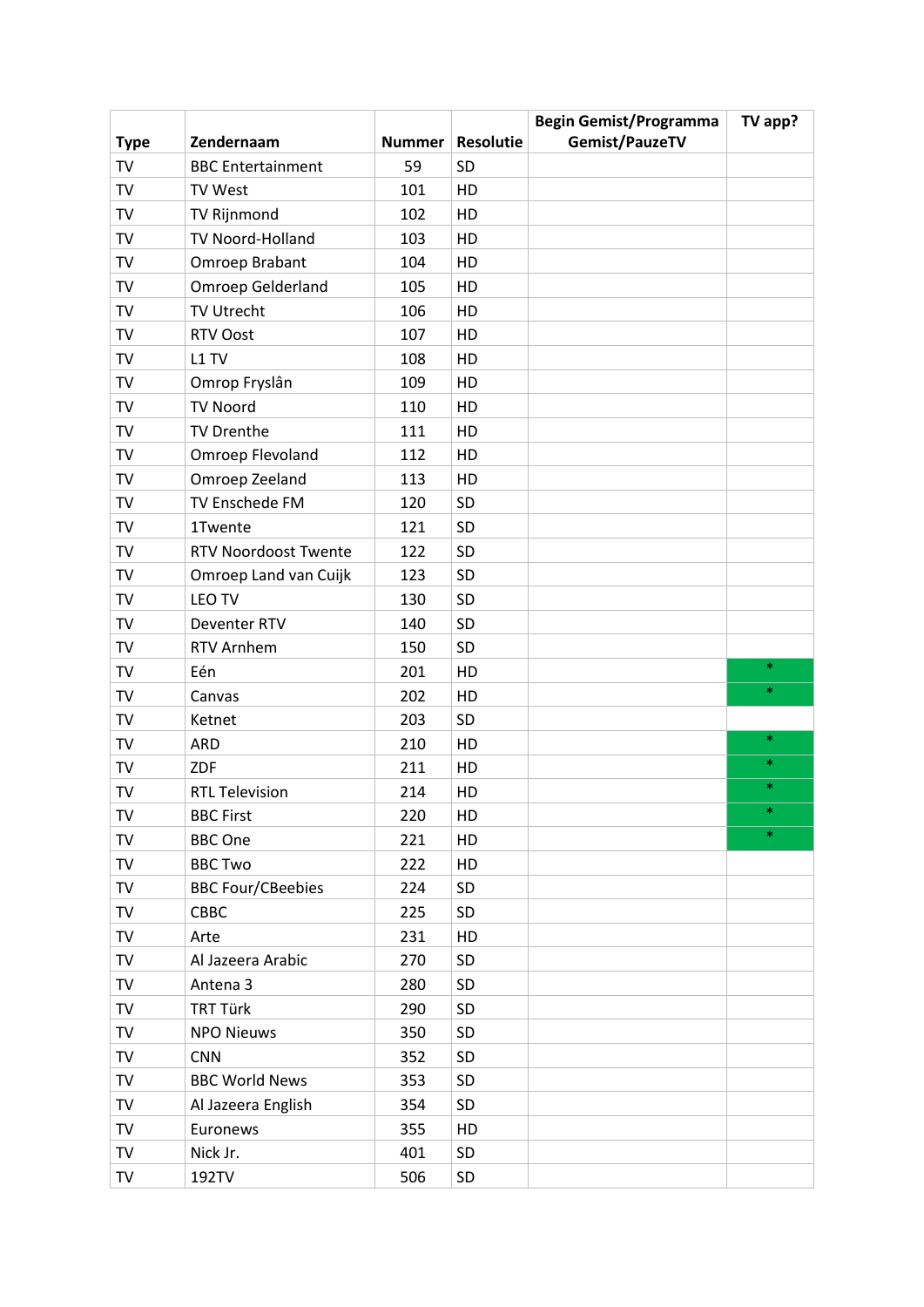|             |                             |                |                  | <b>Begin Gemist/Programma</b> | TV app? |
|-------------|-----------------------------|----------------|------------------|-------------------------------|---------|
| <b>Type</b> | Zendernaam                  | <b>Nummer</b>  | <b>Resolutie</b> | Gemist/PauzeTV                |         |
| TV          | <b>Stingray Brava</b>       | 509            | HD               |                               |         |
| TV          | <b>TV 538</b>               | 538            | <b>SD</b>        |                               |         |
| TV          | Eurosport 1                 | 640            | HD               |                               | $\ast$  |
| TV          | FOX Sports 1                | 651            | HD               |                               |         |
| TV          | FOX Sports 2                | 652            | HD               |                               |         |
| TV          | FOX Sports 3                | 653            | HD               |                               |         |
| TV          | Playboy                     | 701            | SD               |                               |         |
| TV          | Secret Circle               | 704            | HD               |                               |         |
| Radio       | NPO Radio 1                 | 1              | N.v.t            |                               |         |
| Radio       | NPO Radio 2                 | $\overline{2}$ | N.v.t            |                               |         |
| Radio       | NPO 3FM                     | 3              | N.v.t            |                               |         |
| Radio       | NPO Radio 4                 | 4              | N.v.t            |                               |         |
| Radio       | NPO Radio 5                 | 5              | N.v.t            |                               |         |
| Radio       | NPO Radio 6                 | 6              | N.v.t            |                               |         |
| Radio       | Radio 538                   | 7              | N.v.t            |                               |         |
| Radio       | Sky Radio                   | 8              | N.v.t            |                               |         |
| Radio       | Qmusic                      | 9              | N.v.t            |                               |         |
| Radio       | Radio Veronica              | 10             | N.v.t            |                               |         |
| Radio       | 100%NL                      | 11             | N.v.t            |                               |         |
| Radio       | <b>Classic FM</b>           | 12             | N.v.t            |                               |         |
| Radio       | Radio 10                    | 13             | N.v.t            |                               |         |
| Radio       | SlamFM                      | 14             | N.v.t            |                               |         |
| Radio       | <b>Arrow Classic Rock</b>   | 15             | N.v.t            |                               |         |
| Radio       | <b>BNR Nieuwsradio</b>      | 16             | N.v.t            |                               |         |
| Radio       | Radio Continu               | 17             | N.v.t            |                               |         |
| Radio       | FunX                        | 18             | N.v.t            |                               |         |
| Radio       | <b>Efteling Radio</b>       | 19             | N.v.t            |                               |         |
| Radio       | Radio West                  | 101            | N.v.t            |                               |         |
| Radio       | Radio Rijnmond              | 102            | N.v.t            |                               |         |
| Radio       | Radio Noord-Holland         | 103            | N.v.t            |                               |         |
| Radio       | Omroep Brabant              | 104            | N.v.t            |                               |         |
| Radio       | Radio Gelderland            | 105            | N.v.t            |                               |         |
| Radio       | Radio M Utrecht             | 106            | N.v.t            |                               |         |
| Radio       | Radio Oost                  | 107            | N.v.t            |                               |         |
| Radio       | L1 Radio                    | 108            | N.v.t            |                               |         |
| Radio       | Omrop Fryslân               | 109            | N.v.t            |                               |         |
| Radio       | Radio Noord                 | 110            | N.v.t            |                               |         |
| Radio       | Radio Drenthe               | 111            | N.v.t            |                               |         |
| Radio       | Omroep Flevoland            | 112            | N.v.t            |                               |         |
| Radio       | Omroep Zeeland              | 113            | N.v.t            |                               |         |
| Radio       | TV Enschede FM              | 120            | N.v.t            |                               |         |
|             | <b>RTV Noordoost Twente</b> |                |                  |                               |         |
| Radio       | FM                          | 122            | N.v.t            |                               |         |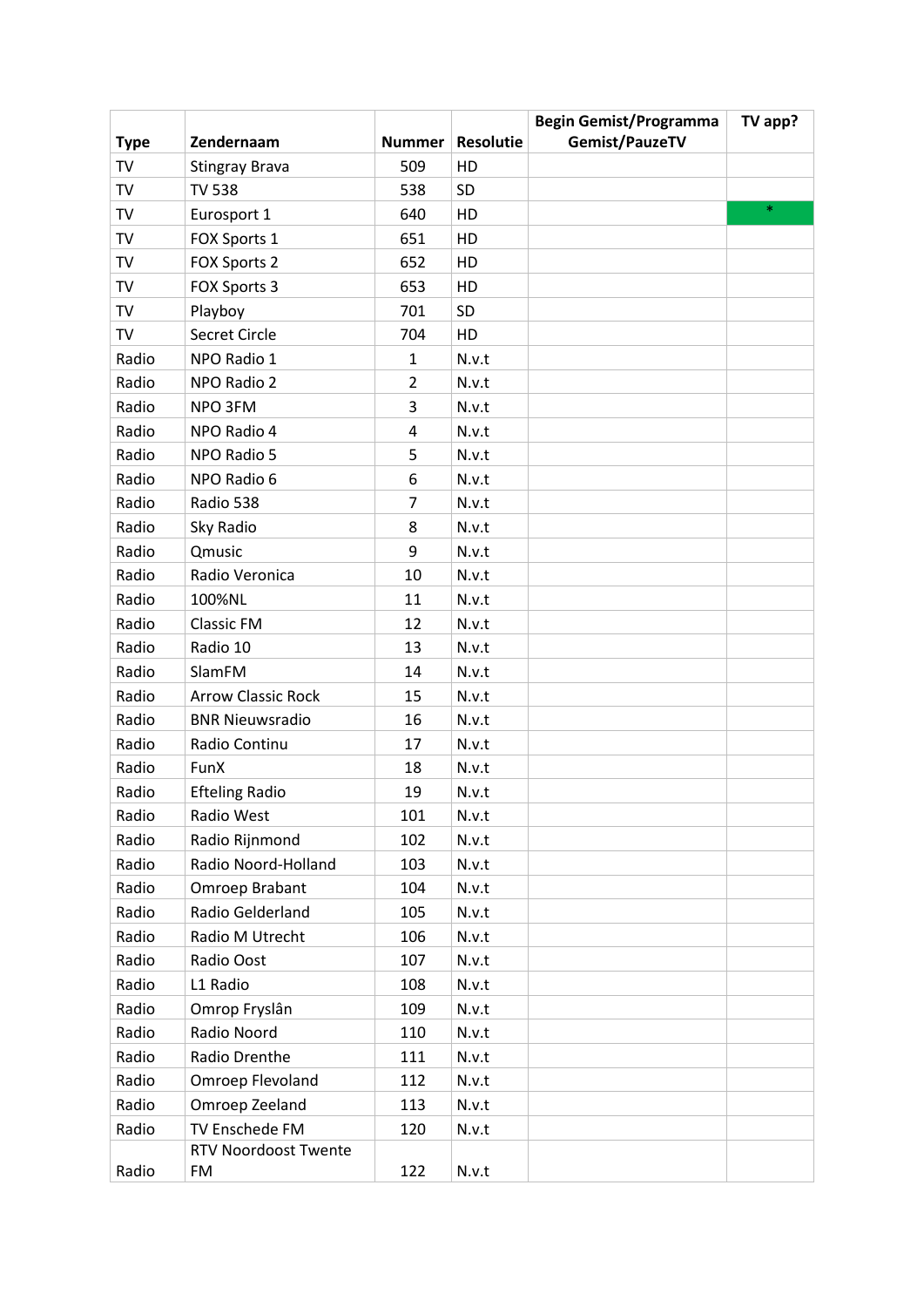|             |                                 |               |                  | <b>Begin Gemist/Programma</b> | TV app? |
|-------------|---------------------------------|---------------|------------------|-------------------------------|---------|
| <b>Type</b> | Zendernaam                      | <b>Nummer</b> | <b>Resolutie</b> | Gemist/PauzeTV                |         |
| Radio       | LEO FM                          | 130           | N.v.t            |                               |         |
| Radio       | Deventer RTV                    | 140           | N.v.t            |                               |         |
| Radio       | <b>RTV Arnhem</b>               | 150           | N.v.t            |                               |         |
| Radio       | Klara                           | 200           | N.v.t            |                               |         |
| Radio       | VRT Radio 1                     | 201           | N.v.t            |                               |         |
| Radio       | <b>VRT Radio 2</b>              | 202           | N.v.t            |                               |         |
| Radio       | <b>BBC Radio 1</b>              | 203           | N.v.t            |                               |         |
| Radio       | <b>BBC Radio 2</b>              | 204           | N.v.t            |                               |         |
| Radio       | <b>BBC Radio 3</b>              | 205           | N.v.t            |                               |         |
| Radio       | <b>BBC Radio 4</b>              | 206           | N.v.t            |                               |         |
| Radio       | <b>BBC World Service</b>        | 207           | N.v.t            |                               |         |
| Radio       | <b>Stingray Indie Classics</b>  | 500           | N.v.t            |                               |         |
| Radio       | <b>Stingray Arabic</b>          | 501           | N.v.t            |                               |         |
| Radio       | <b>Stingray Blues</b>           | 502           | N.v.t            |                               |         |
| Radio       | <b>Stingray Chill Lounge</b>    | 503           | N.v.t            |                               |         |
| Radio       | <b>Stingray Seasons</b>         | 504           | N.v.t            |                               |         |
| Radio       | <b>Stingray Jazz Classics</b>   | 505           | N.v.t            |                               |         |
| Radio       | <b>Stingray Classic Rock</b>    | 506           | N.v.t            |                               |         |
| Radio       | <b>Stingray Classical</b>       | 507           | N.v.t            |                               |         |
| Radio       | <b>Stingray Comedy</b>          | 508           | N.v.t            |                               |         |
| Radio       | <b>Stingray Country</b>         | 509           | N.v.t            |                               |         |
| Radio       | <b>Stingray Cocktail Lounge</b> | 510           | N.v.t            |                               |         |
|             | <b>Stingray Dancefloor</b>      |               |                  |                               |         |
| Radio       | <b>Fillers</b>                  | 511           | N.v.t            |                               |         |
| Radio       | <b>Stingray Dance Classics</b>  | 512           | N.v.t            |                               |         |
| Radio       | <b>Stingray Easy Listening</b>  | 513           | N.v.t            |                               |         |
| Radio       | <b>Stingray Espana</b>          | 514           | N.v.t            |                               |         |
| Radio       | <b>Stingray Filmmuziek</b>      | 515           | N.v.t            |                               |         |
| Radio       | <b>Stingray France</b>          | 516           | N.v.t            |                               |         |
| Radio       | <b>Stingray Hard Rock</b>       | 517           | N.v.t            |                               |         |
| Radio       | Stingray Hip Hop                | 518           | N.v.t            |                               |         |
| Radio       | <b>Stingray Hits</b>            | 519           | N.v.t            |                               |         |
| Radio       | Stingray Italia                 | 520           | N.v.t            |                               |         |
| Radio       | <b>Stingray Drive</b>           | 521           | N.v.t            |                               |         |
| Radio       | <b>Stingray Jazz</b>            | 522           | N.v.t            |                               |         |
| Radio       | Stingray Kiddo FM               | 523           | N.v.t            |                               |         |
| Radio       | <b>Stingray Kleuterliedjes</b>  | 524           | N.v.t            |                               |         |
| Radio       | <b>Stingray Lounge</b>          | 525           | N.v.t            |                               |         |
| Radio       | <b>Stingray Silk</b>            | 526           | N.v.t            |                               |         |
| Radio       | <b>Stingray Motown</b>          | 527           | N.v.t            |                               |         |
| Radio       | <b>Stingray Musical</b>         | 528           | N.v.t            |                               |         |
| Radio       | <b>Stingray Nederpop</b>        | 529           | N.v.t            |                               |         |
| Radio       | <b>Stingray Nederpop Gold</b>   | 530           | N.v.t            |                               |         |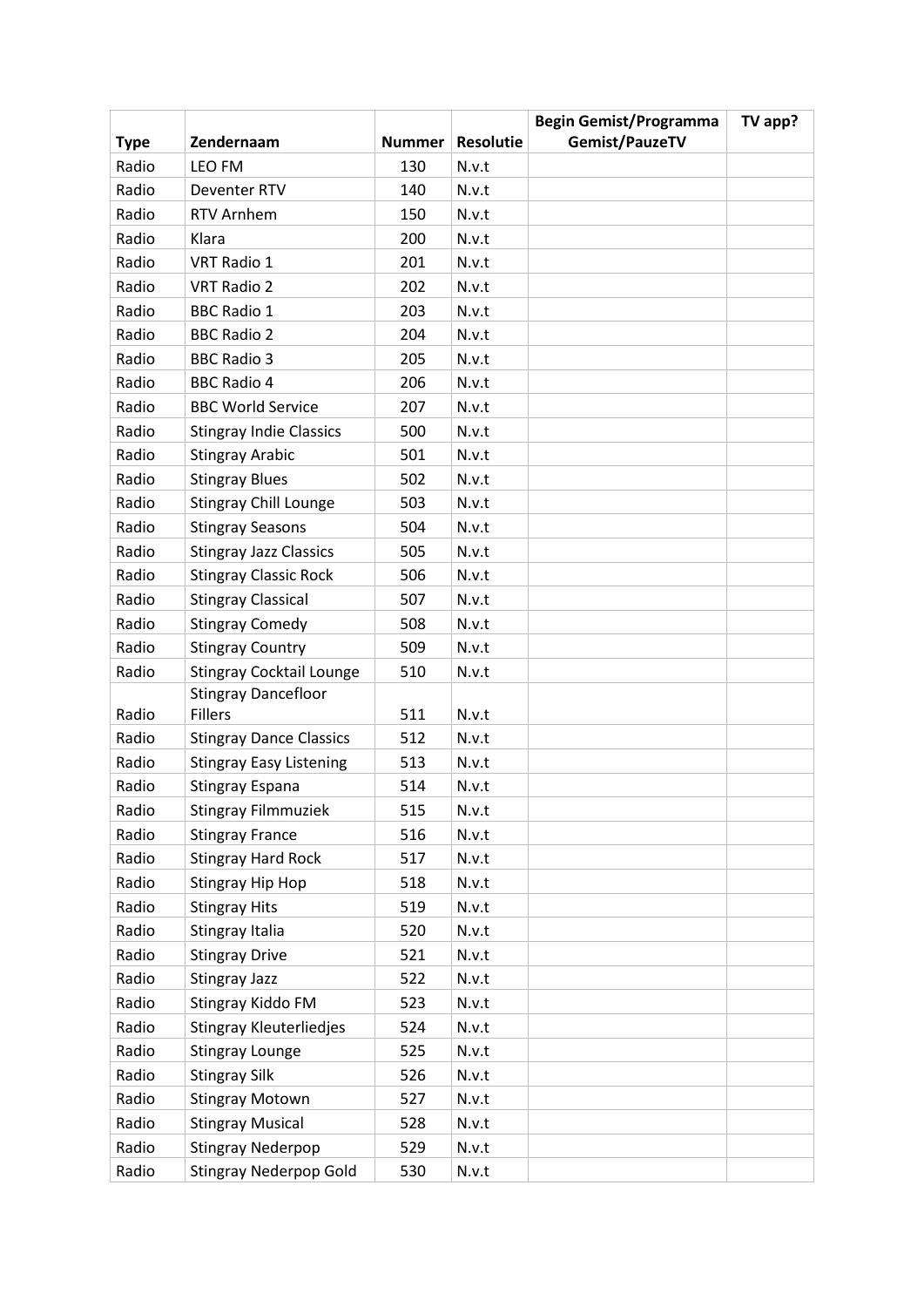|             |                                   |               |                  | <b>Begin Gemist/Programma</b> | TV app? |
|-------------|-----------------------------------|---------------|------------------|-------------------------------|---------|
| <b>Type</b> | Zendernaam                        | <b>Nummer</b> | <b>Resolutie</b> | Gemist/PauzeTV                |         |
| Radio       | <b>Stingray The Spa</b>           | 531           | N.v.t            |                               |         |
| Radio       | <b>Stingray NL Luisterlied</b>    | 532           | N.v.t            |                               |         |
| Radio       | <b>Stingray Nostalgie</b>         | 533           | N.v.t            |                               |         |
| Radio       | <b>Stingray Oldies</b>            | 534           | N.v.t            |                               |         |
| Radio       | <b>Stingray Opera</b>             | 535           | N.v.t            |                               |         |
| Radio       | <b>Stingray Operette</b>          | 536           | N.v.t            |                               |         |
| Radio       | <b>Stingray All Day Party</b>     | 537           | N.v.t            |                               |         |
| Radio       | <b>Stingray Piratenhits</b>       | 538           | N.v.t            |                               |         |
|             | <b>Stingray Classic RnB &amp;</b> |               |                  |                               |         |
| Radio       | Soul                              | 539           | N.v.t            |                               |         |
| Radio       | <b>Stingray Reggae</b>            | 540           | N.v.t            |                               |         |
| Radio       | <b>Stingray Relipop</b>           | 541           | N.v.t            |                               |         |
| Radio       | <b>Stingray Rock Anthems</b>      | 542           | N.v.t            |                               |         |
| Radio       | <b>Stingray Rock N Roll</b>       | 543           | N.v.t            |                               |         |
| Radio       | <b>Stingray Salsa</b>             | 544           | N.v.t            |                               |         |
| Radio       | <b>Stingray Schlager</b>          | 545           | N.v.t            |                               |         |
| Radio       | <b>Stingray Skihut</b>            | 547           | N.v.t            |                               |         |
| Radio       | Stingray Today's Pop              | 548           | N.v.t            |                               |         |
| Radio       | <b>Stingray Trance</b>            | 549           | N.v.t            |                               |         |
| Radio       | <b>Stingray Turk</b>              | 550           | N.v.t            |                               |         |

# <span id="page-4-0"></span>Opneempakket

| <b>Type</b> | Zendernaam                 | <b>Nummer</b> | <b>Resolutie</b> |
|-------------|----------------------------|---------------|------------------|
| TV          | NPO <sub>1</sub>           | 1             | HD               |
| TV          | NPO <sub>2</sub>           | 2             | HD               |
| TV          | NPO <sub>3</sub>           | 3             | HD               |
| TV          | RTL <sub>4</sub>           | 4             | HD               |
| TV          | RTL <sub>5</sub>           | 5             | HD               |
| TV          | SBS <sub>6</sub>           | 6             | HD               |
| TV          | RTL <sub>7</sub>           | 7             | HD               |
| TV          | Veronica/Disney XD         | 8             | HD               |
| TV          | NET <sub>5</sub>           | 9             | HD               |
| TV          | RTL 8                      | 10            | HD               |
| TV          | <b>FOX</b>                 | 11            | HD               |
| TV          | RTL Z                      | 12            | HD               |
| TV          | Discovery                  | 17            | HD               |
| TV          | <b>National Geographic</b> | 19            | HD               |
| TV          | SBS <sub>9</sub>           | 26            | HD               |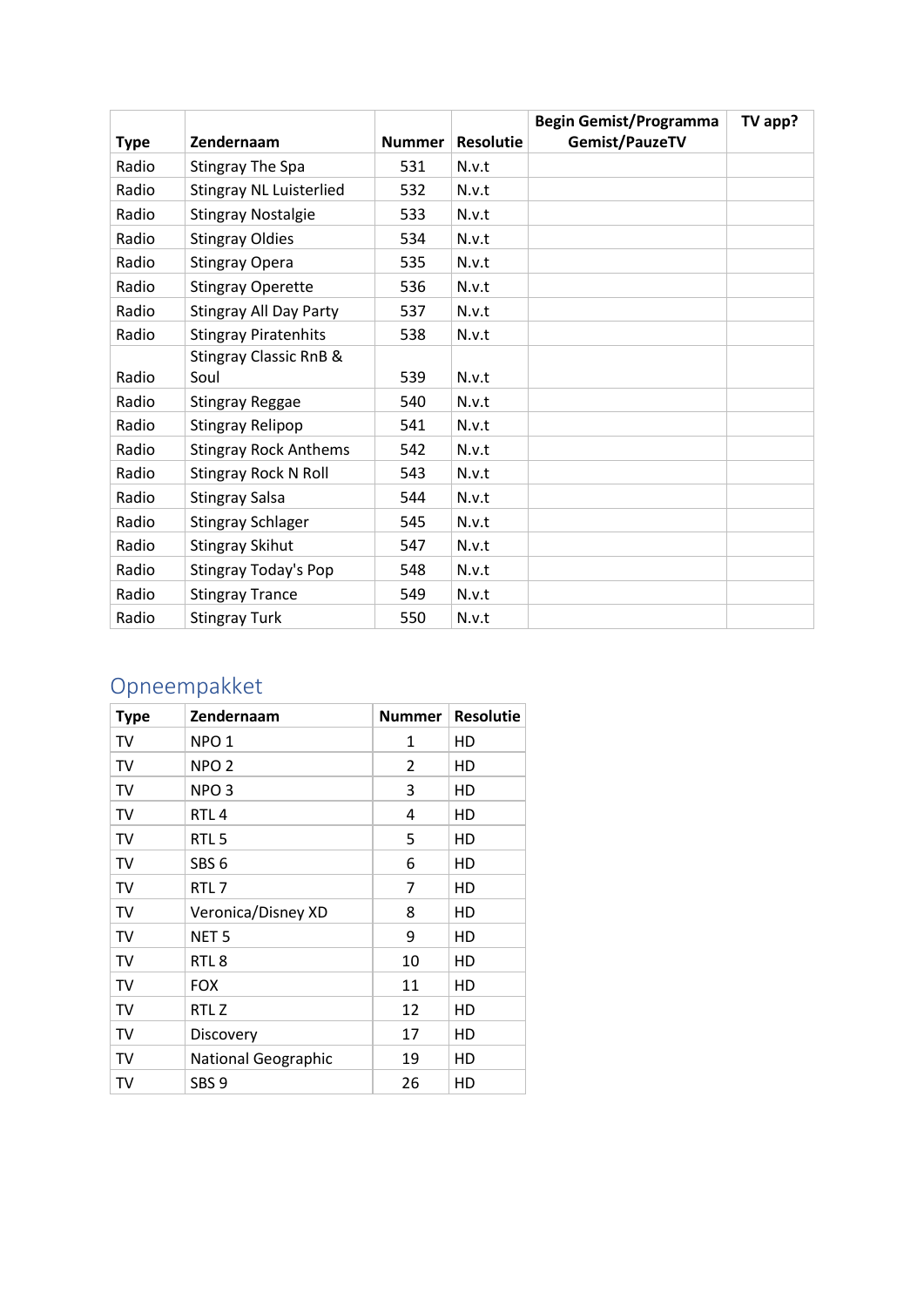# <span id="page-5-0"></span>FOX Sports International

| <b>Type</b> | Zendernaam          |     | Nummer   Resolutie |
|-------------|---------------------|-----|--------------------|
| TV          | <b>FOX Sports 4</b> | 654 | HD.                |
| TV          | <b>FOX Sports 5</b> | 655 | HD                 |
| T۷          | FOX Sports 6        | 656 | HD                 |

#### <span id="page-5-1"></span>Premium

| <b>Type</b> | Zendernaam               | <b>Nummer</b> | <b>Resolutie</b> |
|-------------|--------------------------|---------------|------------------|
| TV          | <b>RTL Crime</b>         | 50            | <b>SD</b>        |
| TV          | <b>RTL Lounge</b>        | 54            | SD               |
| TV          | E! Entertainment         | 56            | <b>SD</b>        |
| TV          | <b>NDR</b>               | 212           | <b>SD</b>        |
| TV          | <b>WDR</b>               | 213           | <b>SD</b>        |
| TV          | SAT1                     | 215           | <b>SD</b>        |
| TV          | Pro Sieben               | 216           | <b>SD</b>        |
| TV          | <b>VOX</b>               | 217           | HD               |
| TV          | RTL II                   | 218           | HD               |
| TV          | <b>Super RTL</b>         | 219           | <b>SD</b>        |
| TV          | 2M Monde                 | 250           | <b>SD</b>        |
| TV          | <b>TVE</b>               | 281           | HD               |
| TV          | <b>CNN Türk</b>          | 291           | <b>SD</b>        |
| TV          | <b>Discovery Science</b> | 300           | HD               |
| TV          | Discovery World          | 301           | <b>SD</b>        |
| TV          | Nat Geo WILD             | 302           | HD               |
| TV          | <b>HISTORY</b>           | 303           | HD               |
| TV          | Fashion TV               | 306           | <b>SD</b>        |
| TV          | Horse & Country TV       | 307           | SD               |
| TV          | OutTV                    | 308           | <b>SD</b>        |
| TV          | NPO 2 Extra              | 309           | <b>SD</b>        |
| TV          | <b>NPO Politiek</b>      | 351           | <b>SD</b>        |
| TV          | NickToons                | 400           | <b>SD</b>        |
| TV          | Pebble TV                | 402           | <b>SD</b>        |
| TV          | Boomerang                | 403           | <b>SD</b>        |
| TV          | <b>Baby TV</b>           | 404           | <b>SD</b>        |
| TV          | NPO Zappelin Xtra        | 405           | SD               |
| TV          | Comedy Central Extra     | 406           | <b>SD</b>        |
| TV          | <b>RTL Telekids</b>      | 407           | SD               |
| TV          | NPO 1 Extra              | 408           | SD               |
| TV          | <b>MTV Brand New</b>     | 501           | <b>SD</b>        |
| TV          | MTV Music 24             | 502           | SD               |
| TV          | SLAM! TV                 | 503           | SD               |
| TV          | <b>Stingray Lite TV</b>  | 504           | SD               |
| TV          | VH1                      | 505           | SD               |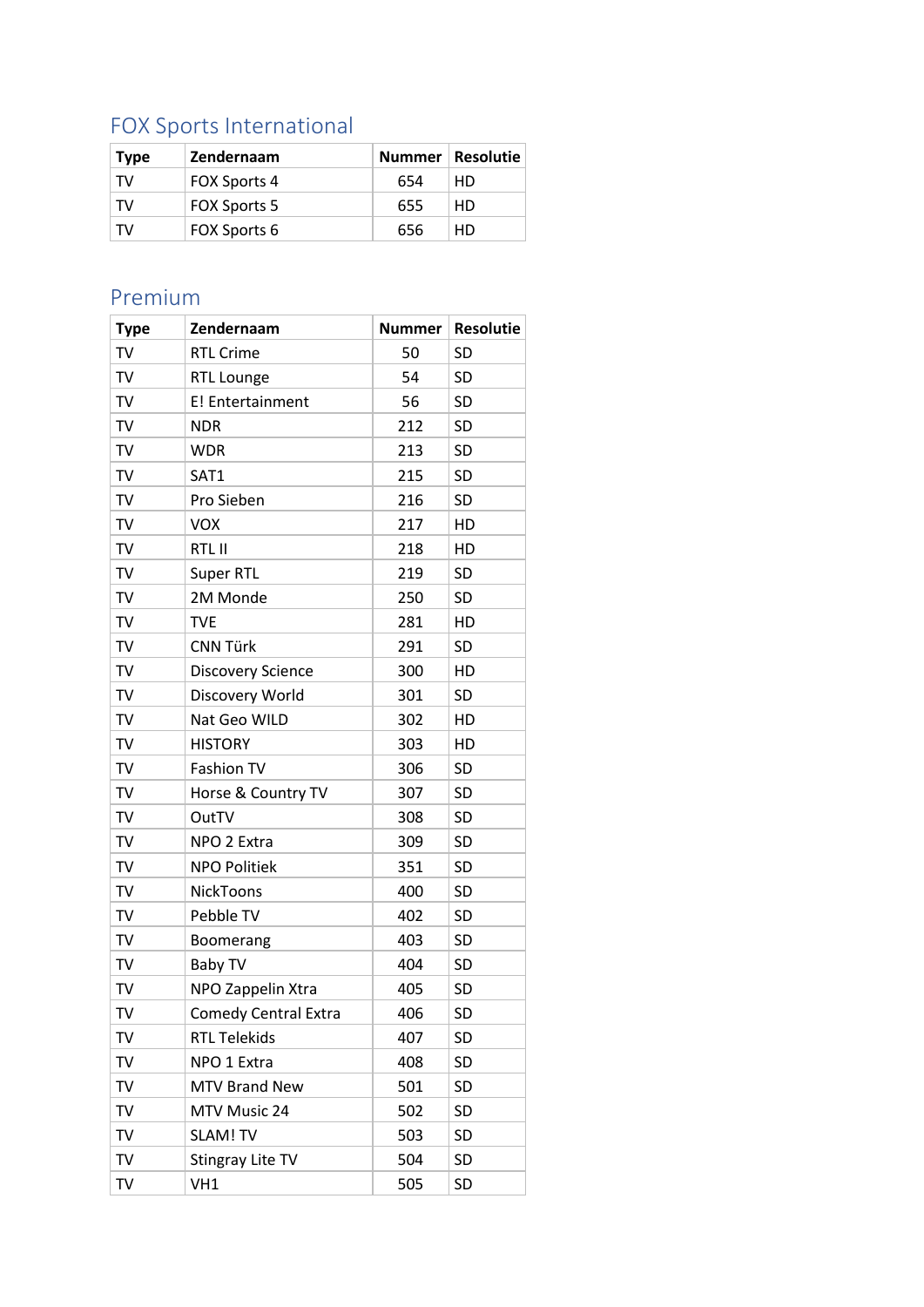| <b>Type</b> | Zendernaam            |     | Nummer   Resolutie |
|-------------|-----------------------|-----|--------------------|
| TV          | TV Oranje             | 507 | SD                 |
| TV          | <b>Stingray DJAZZ</b> | 508 | HD                 |
| TV          | Schlager TV           | 510 | SD                 |
| TV          | Mezzo                 | 511 | <b>SD</b>          |
| TV          | Eurosport 2           | 641 | HD                 |
| TV          | <b>Motorvision TV</b> | 650 | HD                 |

# <span id="page-6-0"></span>Ziggo Sports

| <b>Type</b> | Zendernaam          | <b>Nummer</b> | <b>Resolutie</b> |
|-------------|---------------------|---------------|------------------|
| TV          | Ziggo Sport Select  | 660           | НD               |
| TV          | Ziggo Sport Voetbal | 661           | HD               |
| TV          | Ziggo Sport Golf    | 662           | HD               |
| TV          | Ziggo Sport Racing  | 663           | HD               |
| TV          | Ziggo Sport Extra 1 | 664           | SD               |
| TV          | Ziggo Sport Extra 2 | 665           | SD               |

#### <span id="page-6-1"></span>Duits

| <b>Type</b> | Zendernaam |     | Nummer   Resolutie |
|-------------|------------|-----|--------------------|
| <b>TV</b>   | <b>NDR</b> | 212 | <b>SD</b>          |
| TV          | <b>WDR</b> | 213 | <b>SD</b>          |
| TV          | SAT1       | 215 | <b>SD</b>          |
| TV          | Pro Sieben | 216 | <b>SD</b>          |
| TV          | <b>VOX</b> | 217 | HD                 |
| TV          | RTL II     | 218 | HD                 |
| TV          | Super RTL  | 219 | <b>SD</b>          |

#### <span id="page-6-2"></span>Kids & Muziek

| <b>Type</b> | Zendernaam                  | <b>Nummer</b> | <b>Resolutie</b> |
|-------------|-----------------------------|---------------|------------------|
| TV          | <b>NickToons</b>            | 400           | <b>SD</b>        |
| TV          | Pebble TV                   | 402           | <b>SD</b>        |
| TV          | <b>Boomerang</b>            | 403           | <b>SD</b>        |
| TV          | Baby TV                     | 404           | <b>SD</b>        |
| TV          | <b>Comedy Central Extra</b> | 406           | <b>SD</b>        |
| TV          | <b>RTL Telekids</b>         | 407           | <b>SD</b>        |
| TV          | <b>MTV Brand New</b>        | 501           | <b>SD</b>        |
| TV          | MTV Music 24                | 502           | <b>SD</b>        |
| TV          | <b>SLAM! TV</b>             | 503           | <b>SD</b>        |
| TV          | Stingray Lite TV            | 504           | <b>SD</b>        |
| TV          | VH1                         | 505           | <b>SD</b>        |
| TV          | <b>TV Oranje</b>            | 507           | <b>SD</b>        |